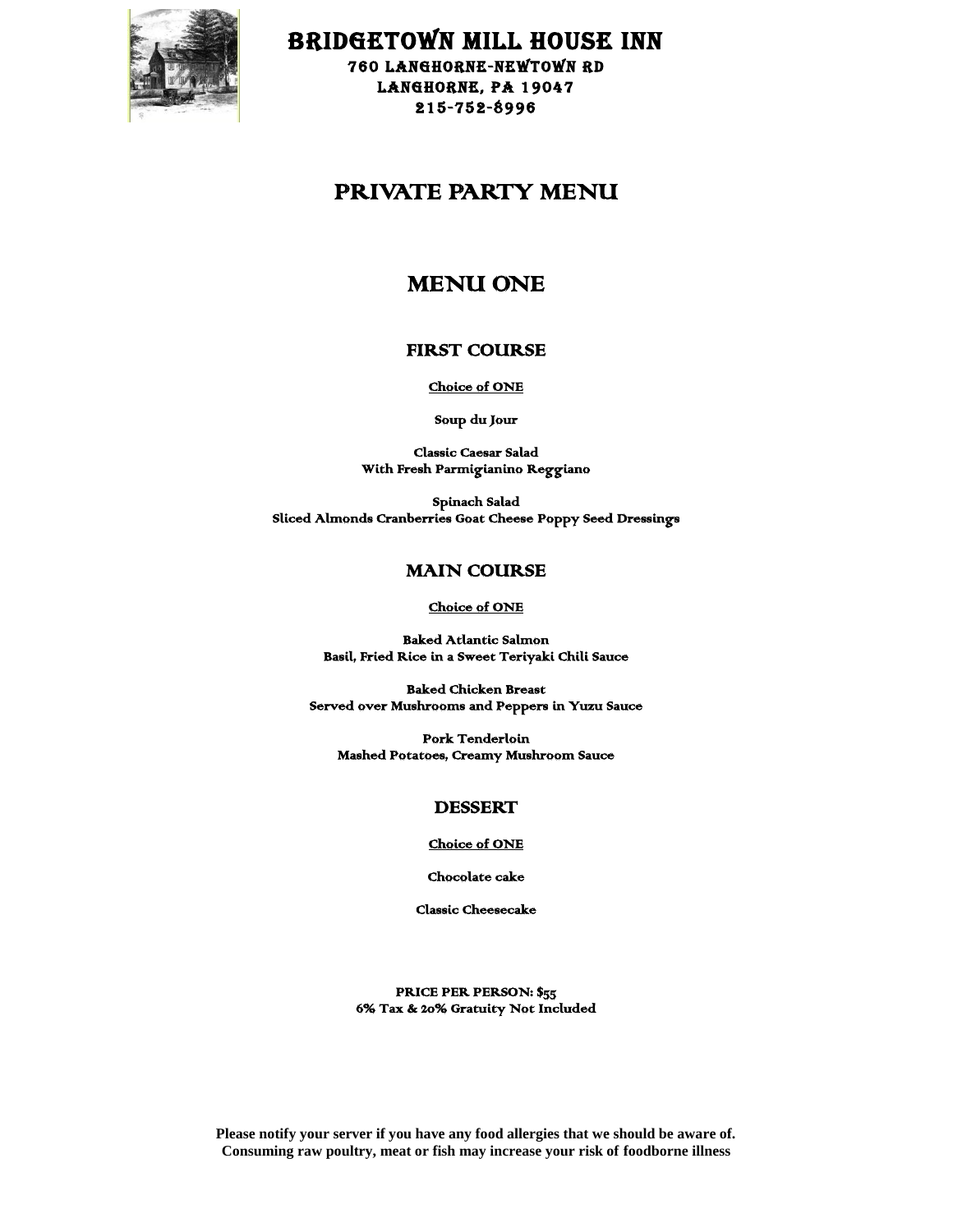

BRIDGETOWN MILL HOUSE INN

760 LANGHORNE-NEWTOWN RD LANGHORNE, PA 19047 215-752-8996

## MENU TWO

## FIRST COURSE

Choice of ONE

Soup du Jour Prepared Daily with Freshest Ingredients

Classic Caesar Salad with Parmigianino Reggiano

Spinach Salad Sliced Almonds Cranberries Goat Cheese Poppy Seed Dressings

## SECOND COURSE

Choice of ONE

Escargot in a Garlic Parsley Butter Swiss Cheese

Avocado Portabella Provolone Melt

### MAIN COURSE

#### Choice of ONE

Baked Chicken Breast with Grilled Chef's Choice Vegetables in a Yuzu Sauce

Baked Salmon Yukon Gold Whipped Mashed Potatoes in a Sweet Chili Teriyaki Sauce

New Zealand Lamb Shank 14-16 OZ Yukon Gold Whipped Potatoes, Assorted roasted Vegetables

## DESERT

#### Choice of ONE

Chocolate Cake

Classic Cheesecake

PRICE PER PERSON: \$65 6% Tax & 20% Gratuity Not Included

**Please notify your server if you have any food allergies that we should be aware of. Consuming raw poultry, meat or fish may increase your risk of foodborne illness**